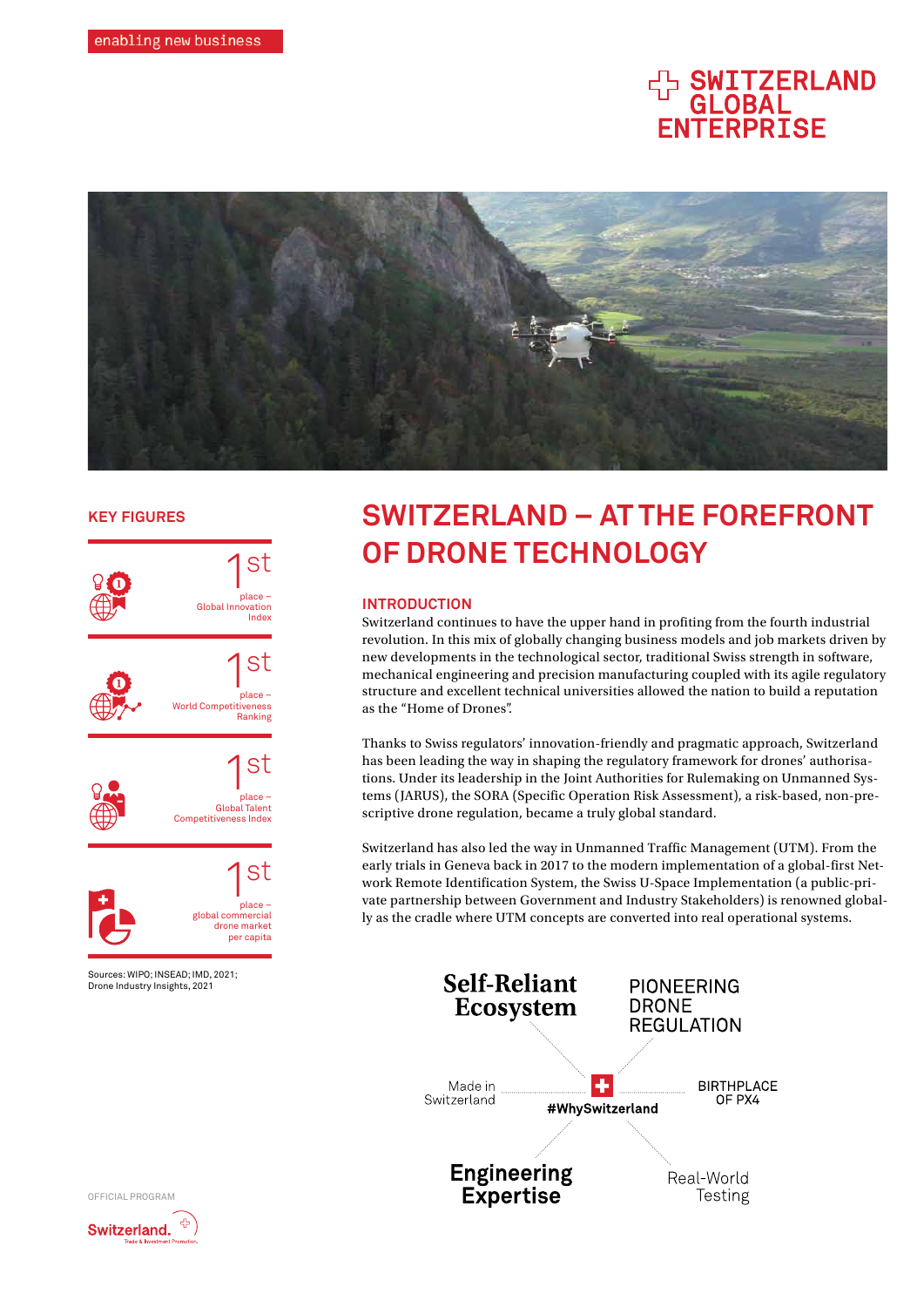# **THE ADVANTAGES OF SWITZERLAND**

## **1. Strong Research and Innovation Output**

Thanks to its long tradition in watchmaking and mechanical engineering, Switzerland has developed a unique know-how in related fields such as software, robotics, precision manufacturing, and microelectronics. These areas of expertise combined transformed Switzerland into the "Home of Drones."

#### **Why Switzerland:**

- Switzerland is the world's leading location for developing core technology for drones and commercial applications. Ranked among the world's best technological universities, the Swiss Federal Institutes of Technology in Lausanne (EPFL) and Zurich (ETH Zurich) and the University of Zurich are at the forefront of flying robotics and uncrewed systems. They work closely with an active industry to bring new products quickly to the market.
- The Autonomous Systems Lab **(ASL) at ETH Zurich** has produced various successful spin-offs over the last twenty years, including global successes such as Wingtra or Auterion.
- The Laboratory of Intelligent Systems **(LIS) at EPFL** is where globally recognised drone companies such as Sensefly and Flyability were born.
- Switzerland is the birthplace of **PX4** (Pixhawk). Developed at ETH Zurich in 2008, it has evolved to become the gold standard for open-source autopilot for drones.
- Since 2010, robotics has been a national research focal point of the Swiss National Research Fund: The National Centre of Competence in Research **(NCCR) Robotics** brings together leading experts from the EPFL, ETH Zurich, University of Zurich, Dalle Molle Institute for Artificial Intelligence Research, and the University of Bern. It supports startups, spin-offs and SMEs in the field of robotics.

# **2. Pioneering Drone Operations Regulations**

Swiss regulators are innovation-friendly, progressive and pragmatic. The country is playing an active role in defining global regulations that will ultimately allow drones to successfully integrate in the airspace.

## **Why Switzerland:**

- The Swiss Federal Office of Civil Aviation (FOCA) approach is **pragmatic, risk-based, and non-prescriptive**. It has allowed many startups to enter the market with low cost and high safety standards.
- The Swiss FOCA **led the Joint Authorities for Rulemaking on Unmanned Systems (JARUS)** Working Group on Safety and Risk Management since 2015 and provided crucial input in developing the **Specific Operations Risk Assessment (SORA)**. This methodology for approving drones operations is allowing repeatable and scalable drone technology deployments globally.
- Switzerland is the first country to have implemented one of the foundational services of U-Space, the **Network Remote Identification**. Born within the Swiss U-Space Implementation (SUSI), a public-private partnership between FOCA, the Swiss air navigation service provider skyguide and an extensive array of industry stakeholders, the NET RID is the first building block of a functioning U-Space. This groundbreaking step is helping shape the European U-Space regulation that will enter into force in Europe and Switzerland as of 2023.
- In March 2017, Swiss Post became one of the first companies in the world to operate delivery drones to transport lab samples between two hospitals in Lugano, in conjunction with drone manufacturer Matternet. They received **the world's first authorisation to fly beyond visual line of sight (BVLOS)** over a city and in controlled airspace. This "real-world" testing is unique for Switzerland and has facilitated similar operations' approvals in other countries.

| 2014 | 2016                                                                        | 2018                                        | 2020                                                                                                                                                   | 2022                                            | 2024                                                                                                                        |
|------|-----------------------------------------------------------------------------|---------------------------------------------|--------------------------------------------------------------------------------------------------------------------------------------------------------|-------------------------------------------------|-----------------------------------------------------------------------------------------------------------------------------|
|      | Riga Declaration (March 2015)<br>Europe recognizes the importance of drones |                                             |                                                                                                                                                        |                                                 |                                                                                                                             |
|      |                                                                             | EASA starts to work on drones regulation    | The EASA rulemaking Task RMT.0230 is created (December 2016)                                                                                           |                                                 |                                                                                                                             |
|      |                                                                             |                                             | Preparation of EU Regulation on Drones (Approx. January 2017 - Approx. April 2019)                                                                     |                                                 |                                                                                                                             |
|      |                                                                             | <b>Helsinki Declaration (November 2017)</b> | Europe reinforces the important or regulatory work on drones                                                                                           |                                                 |                                                                                                                             |
|      |                                                                             |                                             | Regulation 2018/1139 is published (July 2018)<br>Europe extends EASA competence to drones                                                              |                                                 |                                                                                                                             |
|      |                                                                             |                                             | EU Regulations 2019/945 and 2019/947 are published (April 2019)<br>Europe established a solid drone regulatory framework and recognises the JARUS SORA |                                                 |                                                                                                                             |
|      |                                                                             |                                             | Preparation of U-Space Regulation (Approx. April 2019 - Approx. December 2021)                                                                         |                                                 |                                                                                                                             |
|      |                                                                             |                                             |                                                                                                                                                        | U-Space as an airspace is established in Europe | EASA publishes proposal on U-Space regulatory package (December 2021)                                                       |
|      |                                                                             |                                             |                                                                                                                                                        |                                                 | U-Space becomes a reality (Approx. January 2023)<br>U-Space Regulation Package enters into force in EU                      |
|      |                                                                             |                                             |                                                                                                                                                        |                                                 | 2019/947 becomes applicable (January 1, 2024)<br>All UAS need CE marking, Remote ID for Specific Category,<br>EU STS + PDRA |

#### **EU Regulation Timeline**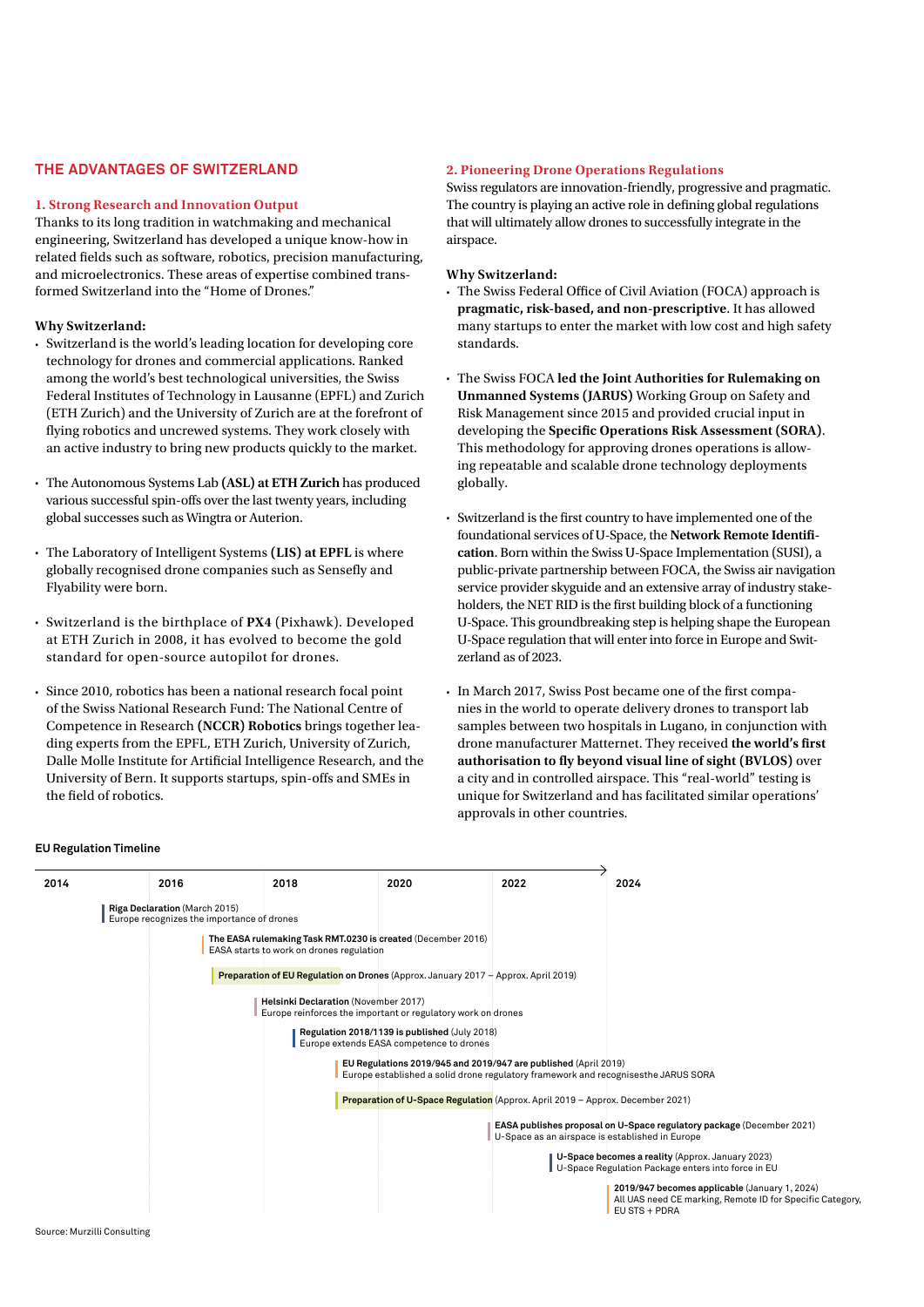# **3. Progressive Technology Ecosystem**

Switzerland offers a flourishing and self-reliant drone technology eco-system that comprises established companies, startups, suppliers, leading research, an experienced talent pool and a pragmatic regulatory framework.

# **Why Switzerland:**

- Between the two Federal Institutes of Technology ETH Zurich and EPFL, an active ecosystem has emerged, often referred to as "Drone Valley", comprising more than one hundred start-ups. The **collaboration between the local ecosystem, world-class research and progressive regulators is exemplary** and unique in the world. It offers a fertile ground for the foundation of new companies and the development of innovative products.
- Companies can try out their innovations in "**real-world**" settings: on the outskirts of cities, in innovation parks, and on military and civilian airfields. Drone testing sites are offered, for example, by the **swiss aeropole** in Payerne (Canton of Vaud), **Switzerland Innovation Park Zurich** or the **Lodrino** military airfield in the Canton of Ticino. New and improved sites such as the **Schmerlat airfield** in Neunkirch (Canton of Schaffhausen) are emerging and gaining traction. One of the key advantages of those sites is the unique **access to the entire ecosystem** including the federal certification authority.
- Multinationals, SMEs and startups appreciate the vast pool of experienced and highly qualified talent they find here thanks to world-leading research institutes in the field of robotics and drones. Furthermore, companies profit from graduates from several universities of applied sciences who are renowned for their practical orientation and strength in training engineers.

# **Swiss Digital Aviation Industry Map**

- Switzerland is a **global innovation leader** that provides a competitive environment to do business and develop new products in. It has consistently been ranked in first place with regard to innovative force (Global Innovation Index, WIPO 2021), ability to recruit and retain talent (Global Talent Competitiveness Ranking, INSEAD 2021) as well as overall competitiveness (World Competitiveness Ranking, IMD 2021).
- The Swiss legal system, being both stable and liberal, offers significant protection for intellectual property and a high degree of investment security for R&D activities.



"From Lucerne, with our ability to attract and retain talent, we can apply our expertise to serve clients globally, and we can quickly advance projects from concept to reality."

SONIA BERUBE-RAY CEO Aurora Swiss Aerospace GmbH



"The Swiss FOCA has been working relentlessly to influence regulatory frameworks worldwide. Swiss companies know that any activity performed in Switzerland will see global recognition. This is the secret ingredient behind the Swiss success."

LORENZO MURZILLI

Former Head of the Swiss FOCA Innovation & Digitilisation Unit, Founder & CEO of Murzilli Consulting



Source: Drone Industry Association Switzerland, 2022